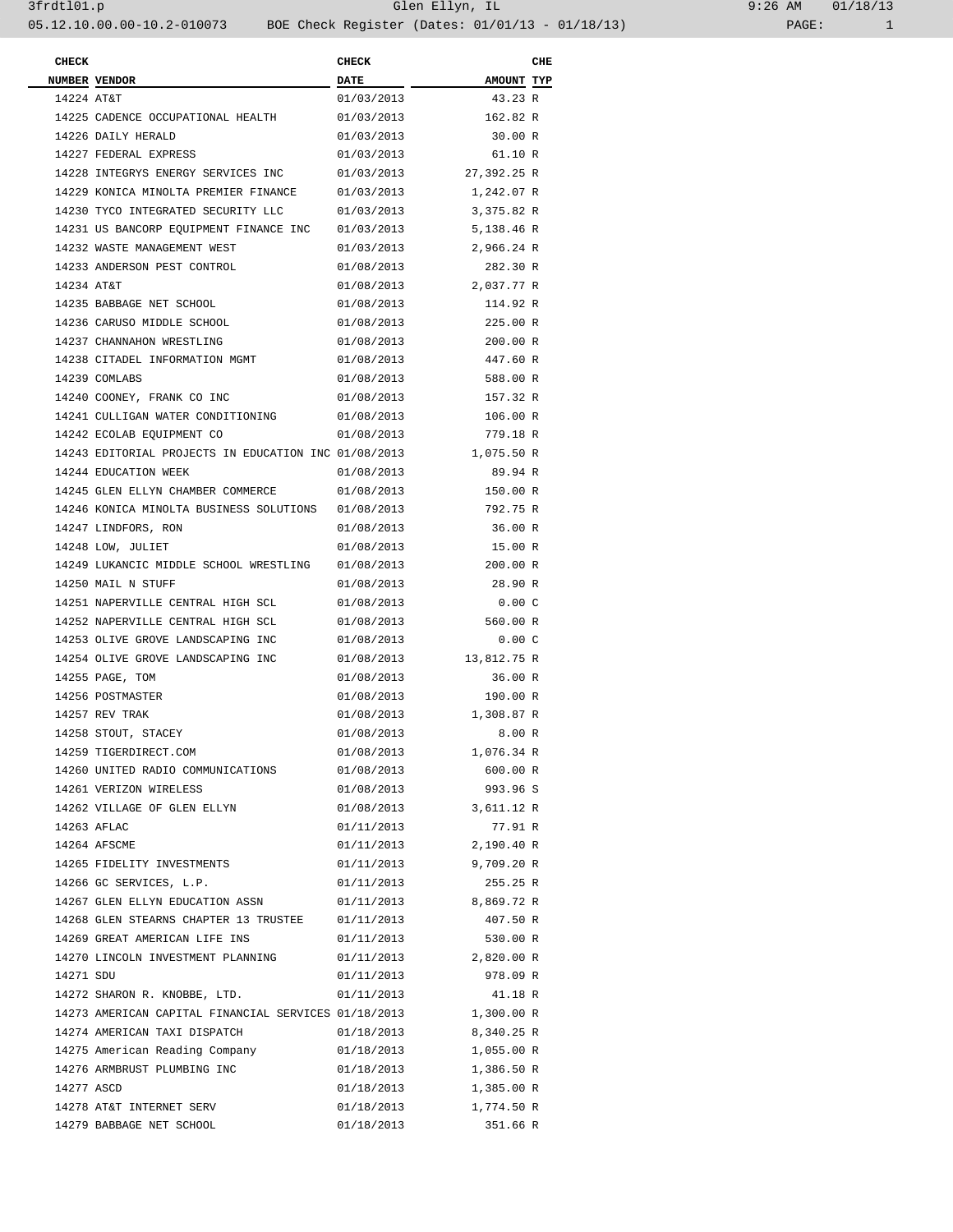| <b>CHECK</b> |                                                      | <b>CHECK</b> |                        | CHE |
|--------------|------------------------------------------------------|--------------|------------------------|-----|
|              | NUMBER VENDOR                                        | <b>DATE</b>  | <b>AMOUNT TYP</b>      |     |
|              | 14280 BARKER, BRENT                                  | 01/18/2013   | 21.77 R                |     |
|              | 14281 BOWER, THOMAS                                  | 01/18/2013   | 55.00 R                |     |
|              | 14282 BRITTON, HEATHER                               | 01/18/2013   | 590.00 R               |     |
|              | 14283 C ACITELLI HEATING & PIPING                    | 01/18/2013   | 480.00 R               |     |
|              | 14284 CARE OF TREES                                  | 01/18/2013   | 4,670.00 R             |     |
|              | 14285 CARLSON GLASS INC                              | 01/18/2013   | 193.00 R               |     |
|              | 14286 CERIDIAN BENEFITS SVCS                         | 01/18/2013   | 320.67 S               |     |
|              | 14287 CERIDIAN BENEFITS SVCS                         | 01/18/2013   | 425.00 S               |     |
|              | 14288 CHICAGO EDUCATION PROJECT                      | 01/18/2013   | 5,179.39 S             |     |
|              | 14289 CHICAGO OFFICE TECHNOLOGY GROUP                | 01/18/2013   | 708.00 S               |     |
|              | 14290 COLLEGE NANNIES & TUTORS OF GLENVIE 01/18/2013 |              | 2,384.59 S             |     |
|              | 14291 COMMONWEALTH EDISON                            | 01/18/2013   | 97.21 R                |     |
|              | 14292 COMPLETE HOOD SERVICE                          | 01/18/2013   | 250.00 R               |     |
|              | 14293 CPI QUALIFIED PLAN CONSULTANTS INC 01/18/2013  |              | 1,500.00 S             |     |
|              | 14294 CPI OUALIFIED PLAN CONSULTANTS INC 01/18/2013  |              | 56.25 S                |     |
|              | 14295 DAILY HERALD                                   | 01/18/2013   | 30.00 R                |     |
|              | 14296 DE MOULIN BROTHERS & CO                        | 01/18/2013   | 51.80 R                |     |
|              | 14297 DEMCO                                          | 01/18/2013   | 185.75 R               |     |
|              | 14298 DEPALO, JAMES                                  | 01/18/2013   | 70.54 R                |     |
|              | 14299 DIVERSIFIED OFFICE CLEANING SERV IN 01/18/2013 |              | 2,667.00 R             |     |
|              | 14300 DUPAGE COUNTY CLERK                            | 01/18/2013   | 10.00 R                |     |
|              | 14301 DUPAGE ROE                                     | 01/18/2013   | 873.00 R               |     |
|              | 14302 DUPAGE SECURITY SOLUTIONS INC                  | 01/18/2013   | 720.20 R               |     |
|              | 14303 EFLEX GROUP                                    | 01/18/2013   | 430.56 R               |     |
|              | 14304 ELIM CHRISTIAN SERVICES                        | 01/18/2013   | 3,774.40 R             |     |
|              | 14305 FGM ARCHITECTS-ENGINEERS                       | 01/18/2013   | 15,299.96 R            |     |
|              | 14306 FIGLIULO & SILVERMAN                           | 01/18/2013   | 1,500.00 R             |     |
|              | 14307 FOLDING PARTITION SERVICES INC                 | 01/18/2013   | 548.00 R               |     |
|              | 14308 FOLLETT LIBRARY RESOURCES                      |              | 2,782.27 R             |     |
|              |                                                      | 01/18/2013   |                        |     |
|              | 14309 FRANCZEK RADELET & ROSE<br>14310 GEN MOVE      | 01/18/2013   | 8,178.21 R<br>524.56 R |     |
|              |                                                      | 01/18/2013   |                        |     |
|              | 14311 GUITAR CENTER                                  | 01/18/2013   | 532.75 R               |     |
|              | 14312 HARNACK, MANDY BAJEK                           | 01/18/2013   | 450.00 R               |     |
|              | 14313 HEARTLAND BUSINESS SYSTEMS                     | 01/18/2013   | 36,398.00 R            |     |
|              | 14314 HEINEMANN                                      | 01/18/2013   | 616.80 R               |     |
|              | 14315 ICE MOUNTAIN SPRING WATER                      | 01/18/2013   | 622.80 R               |     |
|              | 14316 ILLINOIS PRINCIPALS ASSN                       | 01/18/2013   | 325.00 R               |     |
|              | 14317 ILLINOIS CENTRAL SCHOOL BUS                    | 01/18/2013   | 63,714.84 R            |     |
|              | 14318 INSTITUTE FOR EDUC DEVELOPMT                   | 01/18/2013   | 1,095.00 R             |     |
|              | 14319 JAY STREAM MIDDLE SCHOOL                       | 01/18/2013   | 300.00 R               |     |
|              | 14320 KING, RALPH                                    | 01/18/2013   | 36.00 R                |     |
|              | 14321 LAYMAN, PAUL                                   | 01/18/2013   | 108.00 R               |     |
|              | 14322 LINCOLNSHIRE PRINTING INC                      | 01/18/2013   | 94.80 R                |     |
|              | 14323 LITTLE FRIENDS INC                             | 01/18/2013   | 5,156.64 R             |     |
|              | 14324 MACGILL & CO, WM V                             | 01/18/2013   | 336.36 R               |     |
|              | 14325 MACNEAL SCHOOL                                 | 01/18/2013   | 3,017.70 R             |     |
|              | 14326 MARQUARDT SCHOOL DISTRICT 15                   | 01/18/2013   | 55,152.98 R            |     |
|              | 14327 MAUCIERI, NICK                                 | 01/18/2013   | 65.00 R                |     |
|              | 14328 MCGAVOCK, DEBORAH                              | 01/18/2013   | 219.00 R               |     |
|              | 14329 METRO PROFESSIONAL PRODUCTS                    | 01/18/2013   | 5,147.17 R             |     |
|              | 14330 MULTI-HEALTH SYSTEMS INC                       | 01/18/2013   | 297.00 R               |     |
|              | 14331 MUSIC & ARTS CENTER                            | 01/18/2013   | 40.00 R                |     |
|              | 14332 NATIONAL LOUIS UNIVERSITY                      | 01/18/2013   | 800.00 R               |     |
|              | 14333 NATL SCHOOL BOARDS ASSN                        | 01/18/2013   | 4,675.00 R             |     |
|              | 14334 NCS PEARSON                                    | 01/18/2013   | 217.04 R               |     |
|              | 14335 NIKO & SON PAINTING INC                        | 01/18/2013   | 2,000.00 R             |     |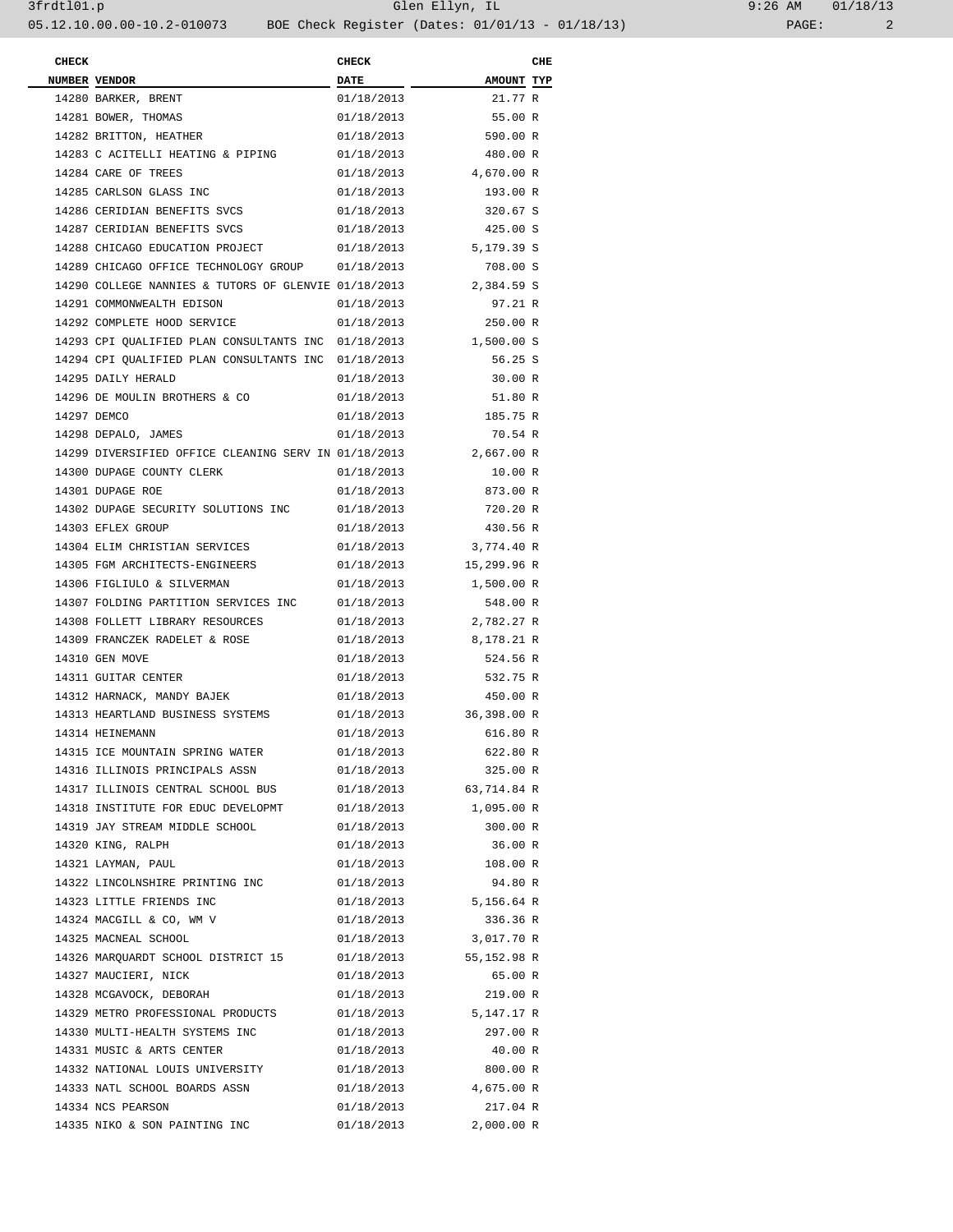| 9:26 AM |       | 01/18/13 |
|---------|-------|----------|
|         | PAGE: |          |

| <b>CHECK</b>      |                                                     | <b>CHECK</b> |                        | CHE |
|-------------------|-----------------------------------------------------|--------------|------------------------|-----|
|                   | <b>NUMBER VENDOR</b>                                | <b>DATE</b>  | AMOUNT TYP             |     |
|                   | 14336 NORTHERN ILLINOIS GAS                         | 01/18/2013   | 3,162.73 R             |     |
|                   | 14337 NORTHERN ILLINOIS GAS                         | 01/18/2013   | 992.10 R               |     |
|                   | 14338 OFFICE DEPOT                                  | 01/18/2013   | 1,098.00 R             |     |
|                   | 14339 PADDOCK ENTERPRISES, E T                      | 01/18/2013   | 1,926.00 R             |     |
|                   | 14340 PAGE, TOM                                     | 01/18/2013   | 36.00 R                |     |
|                   | 14341 PALADIUM ENTERPRISES                          | 01/18/2013   | 4,065.00 R             |     |
|                   | 14342 PICKATIME                                     | 01/18/2013   | 600.00 R               |     |
|                   | 14343 PMA FINANCIAL NETWORK                         |              | 01/18/2013 4,250.00 R  |     |
|                   | 14344 RAPID RIBBONS                                 | 01/18/2013   | 469.52 R               |     |
|                   | 14345 REALLY GOOD STUFF INC                         | 01/18/2013   | 213.84 R               |     |
|                   | 14346 RELIANCE STANDARD LIFE                        | 01/18/2013   | 354.43 R               |     |
|                   | 14347 RITA M WELSH BLEWETT MEMORIAL FUND 01/18/2013 |              | 50.00 R                |     |
|                   | 14348 ROBBINS SCHWARTZ NICHOLAS LIFTON & 01/18/2013 |              | 50.00 R                |     |
|                   | 14349 ROSCOE CO                                     | 01/18/2013   | 374.48 R               |     |
|                   | 14350 ROSENTHAL, RICK                               | 01/18/2013   | 72.00 R                |     |
|                   | 14351 ROSHGO CORP                                   | 01/18/2013   | 67.54 R                |     |
|                   | 14352 ROTARY CLUB OF GLEN ELLYN                     | 01/18/2013   | 147.00 R               |     |
|                   | 14353 SASED-ILLINOIS PBIS NETWORK                   | 01/18/2013   | 21.00 R                |     |
|                   | 14354 SCHOOL SPECIALTY                              | 01/18/2013   | 736.92 R               |     |
|                   | 14355 SEAL OF ILLINOIS                              | 01/18/2013   | 2,837.94 R             |     |
|                   | 14356 SEPTRAN INC                                   | 01/18/2013   | 45,968.00 R            |     |
|                   | 14357 SHAFIUDDIN, SYED                              | 01/18/2013   | 130.00 R               |     |
|                   | 14358 SHAW, JENIFER                                 | 01/18/2013   | 15.00 R                |     |
|                   | 14359 SOARING EAGLE ACADEMY                         |              | 01/18/2013 13,375.80 R |     |
|                   | 14360 SOUND INC                                     | 01/18/2013   | 345.00 R               |     |
|                   | 14361 TIGERDIRECT.COM                               | 01/18/2013   | 4,204.16 R             |     |
|                   | 14362 1 TO 1 TUTOR                                  | 01/18/2013   | 660.79 R               |     |
|                   | 14363 UNISOURCE GREAT LAKES                         | 01/18/2013   | 4,665.80 R             |     |
|                   | 14364 UNITED STATES POSTAL SERVICE                  | 01/18/2013   | 3,000.00 R             |     |
|                   | 14365 WAGNER, AMY                                   | 01/18/2013   | 219.00 R               |     |
|                   | 14366 WENGER CORP                                   | 01/18/2013   | 113.00 R               |     |
|                   | 14367 XEROX CORP                                    | 01/18/2013   | 0.00C                  |     |
|                   | 14368 XEROX CORP                                    | 01/18/2013   | 4,668.04 R             |     |
|                   | 14369 XPEDITE SYSTEMS INC                           | 01/18/2013   | 100.00 R               |     |
|                   | 201200257 EDUCATIONAL BENEFIT COOP                  | 01/07/2013   | 396,442.22 W           |     |
|                   | 201200258 AXA EQUITABLE LIFE INS CO                 | 01/15/2013   | 19,891.93 W            |     |
|                   | 201200259 CERIDIAN BENEFITS SVCS                    | 01/15/2013   | 4,787.20 W             |     |
|                   | 201200261 ILLINOIS DEPT OF REVENUE                  | 01/15/2013   | 44,975.26 W            |     |
|                   | 201200262 INTERNAL REV SERVICE                      | 12/28/2012   | 173,194.36 W           |     |
| 201200263 T H I S |                                                     | 01/15/2013   | 14,730.90 W            |     |
|                   | 201200264 TEACHERS RETIREMENT SYSTEM                | 01/15/2013   | 93,036.95 W            |     |
|                   | 201200265 V A L I C                                 | 01/15/2013   | 4,586.33 W             |     |
| 201200269 T H I S |                                                     | 01/17/2013   | 7,560.28 W             |     |
|                   | 201200270 UNUM LIFE INSURANCE                       | 01/17/2013   | 2,676.16 W             |     |
|                   |                                                     |              |                        |     |

Totals for checks 1,208,273.06